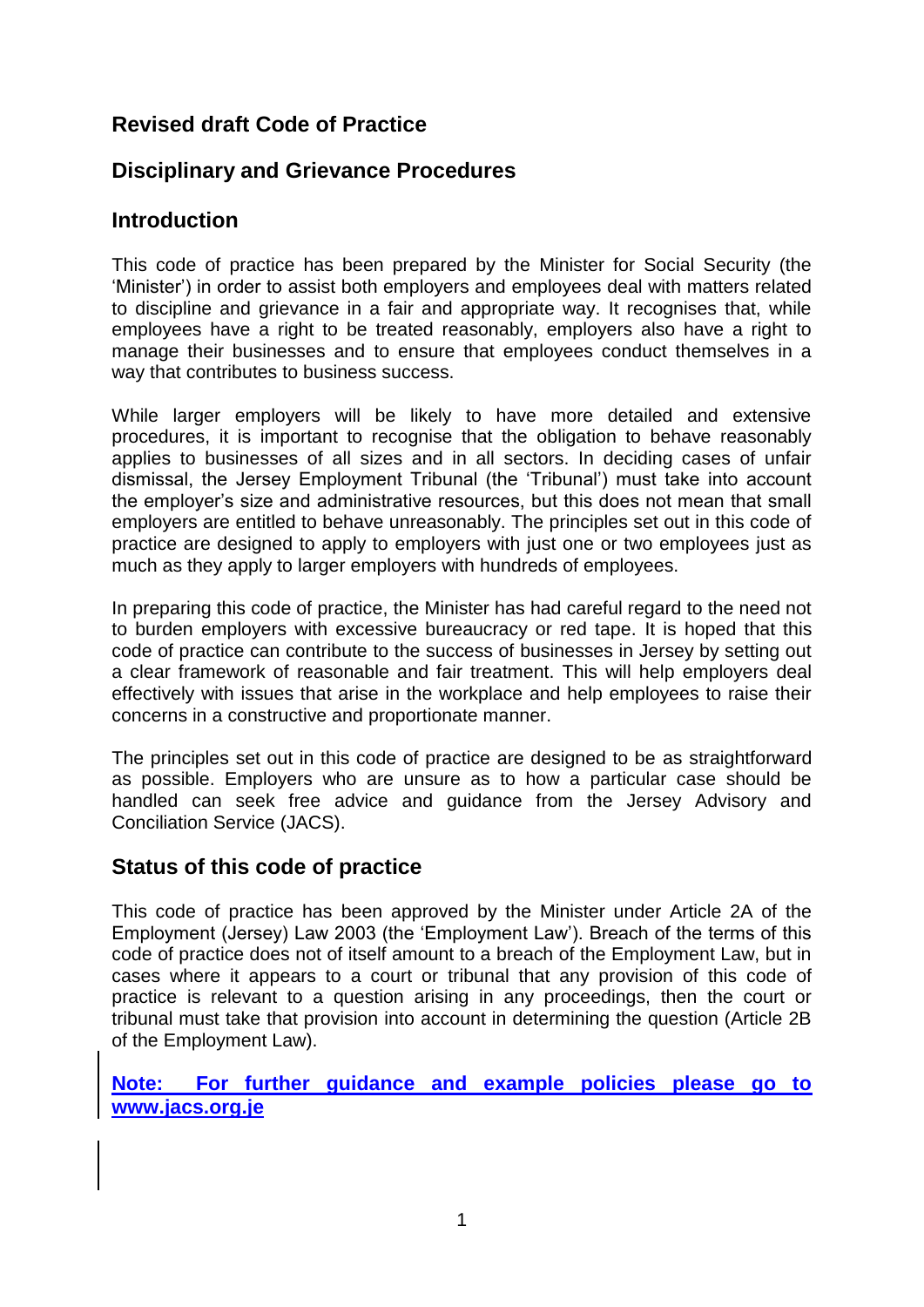# **Code of Practice on Discipline and Grievance Procedures**

# **When this code of practice applies**

- 1. Part 1 of this code of practice applies in cases where the employee is accused of misconduct by the employer. Disciplinary situations can also include poor performance and capability issues. If employers have a separate capability procedure, they may prefer to address performance issues under that procedure. If so, however, the principles of fairness set out in this code of practice should still be followed, although they may need to be adapted. This code of practice It is not intended to be followed in cases of business reorganisation or redundancy-or poor performance. Nor is it intended to cover dismissals based on the fact that the employee is unable to work because of sickness or injury. It is important to remember however that in all such cases the employer will still be under an obligation to behave reasonably in making a decision to dismiss.
- 2. Part 2 of the code of practice applies in circumstances in which an employee is aggrieved by the conduct of the employer.

## **Part 1 - Handling disciplinary issues**

# **Behaving reasonably – fundamental principles**

- 3. The fundamental requirement in dealing with issues of discipline is to behave reasonably. What is reasonable will vary depending on the circumstances of the case and the size of the employer. However all employers of all sizes should be in a position to observe the basic standards of reasonableness. In practice, this means that:
	- action should not be taken in the heat of the moment, but only after  $\bullet$ appropriate consideration and reflection
	- before taking action, the employer should carry out an investigation aimed at discovering the facts
	- the employee should always be fully informed of the grounds on which the employer is considering disciplinary action
	- the employee should have a reasonable opportunity to put his or her side of the story
	- any explanation put forward by the employee should be considered by the employer with an open mind
	- any disciplinary penalty should be proportionate to the offence committed and appropriate in the circumstances
	- where the employer has taken disciplinary action, the employee should have the right of appeal.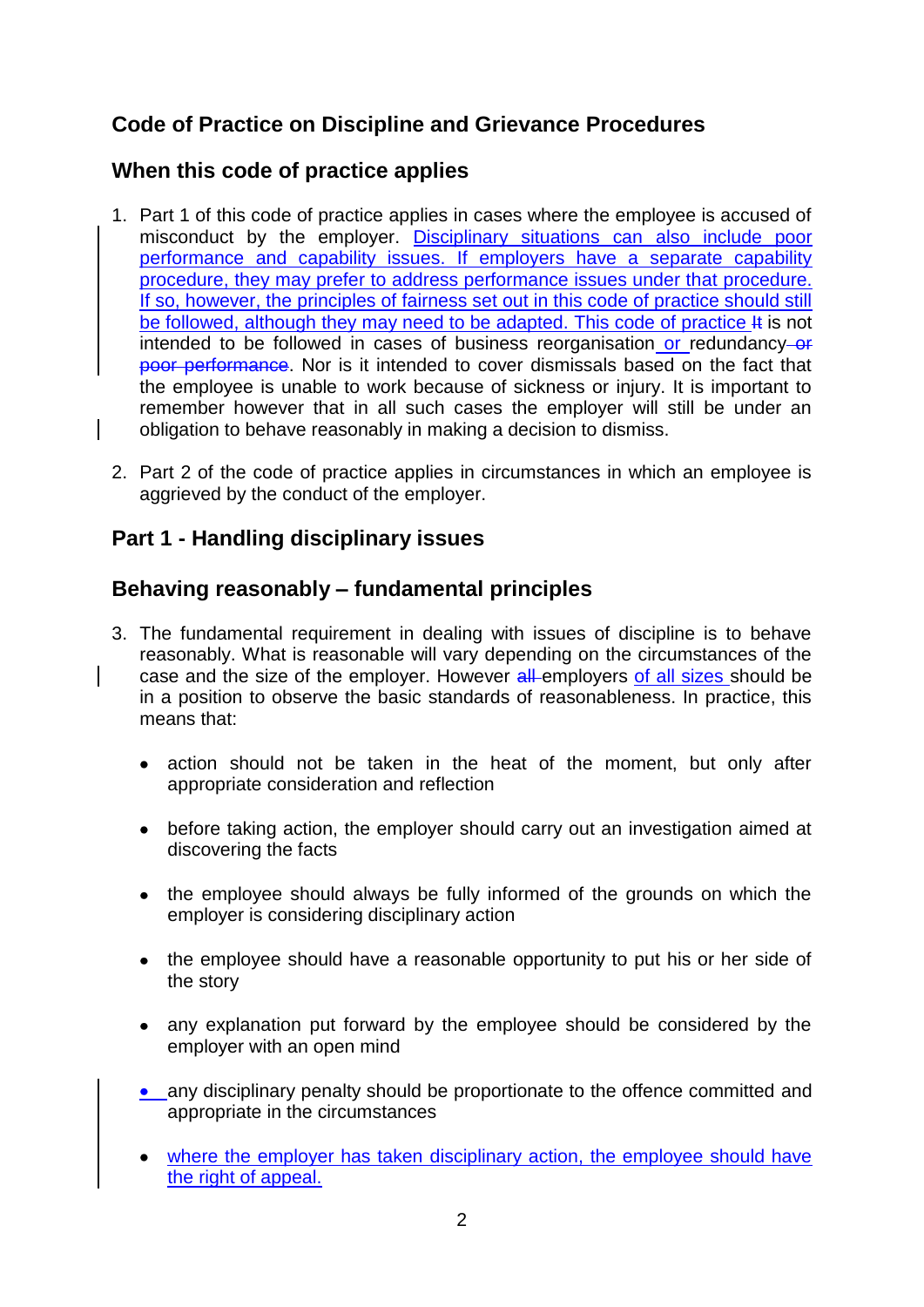4. In all but the most exceptional of cases, a failure to observe any of the above fundamental principles is likely to render any dismissal unfair. The provisions of this code of practice are designed to ensure that these fundamental principles of fairness are followed by employers of all sizes.

### **Dealing with matters informally**

- 4.5. Many low level problems of misconduct can be dealt with informally without the need for a hearing. Often a 'quiet word' with the employee is all that is needed to solve the problem.
- 5.6. Dealing with matters informally is a normal part of everyday management and there is no need to follow a particular procedure. However it is a good idea for managers to make a note of when such interventions occurred for future reference.
- 6.7. Where the employer believes that disciplinary action such as a written warning or even dismissal is appropriate, then it is important that a formal disciplinary process is followed to ensure that the matter is dealt with fairly.

# **Taking formal action**

7.8. Where serious misconduct has occurred or where attempts to change behaviour through informal means have failed then it will be appropriate for the employer to take formal disciplinary action. Where there is a written disciplinary procedure (see Appendix 1the JACS guide to written disciplinary procedures) then this should be followed. However the following standards should be observed whether there is a written procedure in place or not.

# **Conducting a fair investigation**

- 8.9. Formal disciplinary action should not be taken against an employee without a fair investigation first taking place.
- 9.10. In a fair investigation the employer will attempt to collect all the relevant information about the alleged misconduct. This may involve gathering appropriate documentation or talking to individuals within the business who are in a position to know what happened, as well as the employee who the allegation(s) is against.
- $140.11$ . A fair investigation is open-minded. The employer must be looking for evidence which tends to show that the employee is innocent just as much as evidence tending to show that he or she is guilty.
	- 12. While it is not appropriate to apply the standards of a police investigation –a A fair investigation is should be sufficiently thorough. This is, particularly true when key facts are in dispute. A failure to pursue a plausible line of inquiry or speak to witnesses who are likely to have relevant evidence will often be sufficient to render any subsequent dismissal unfair.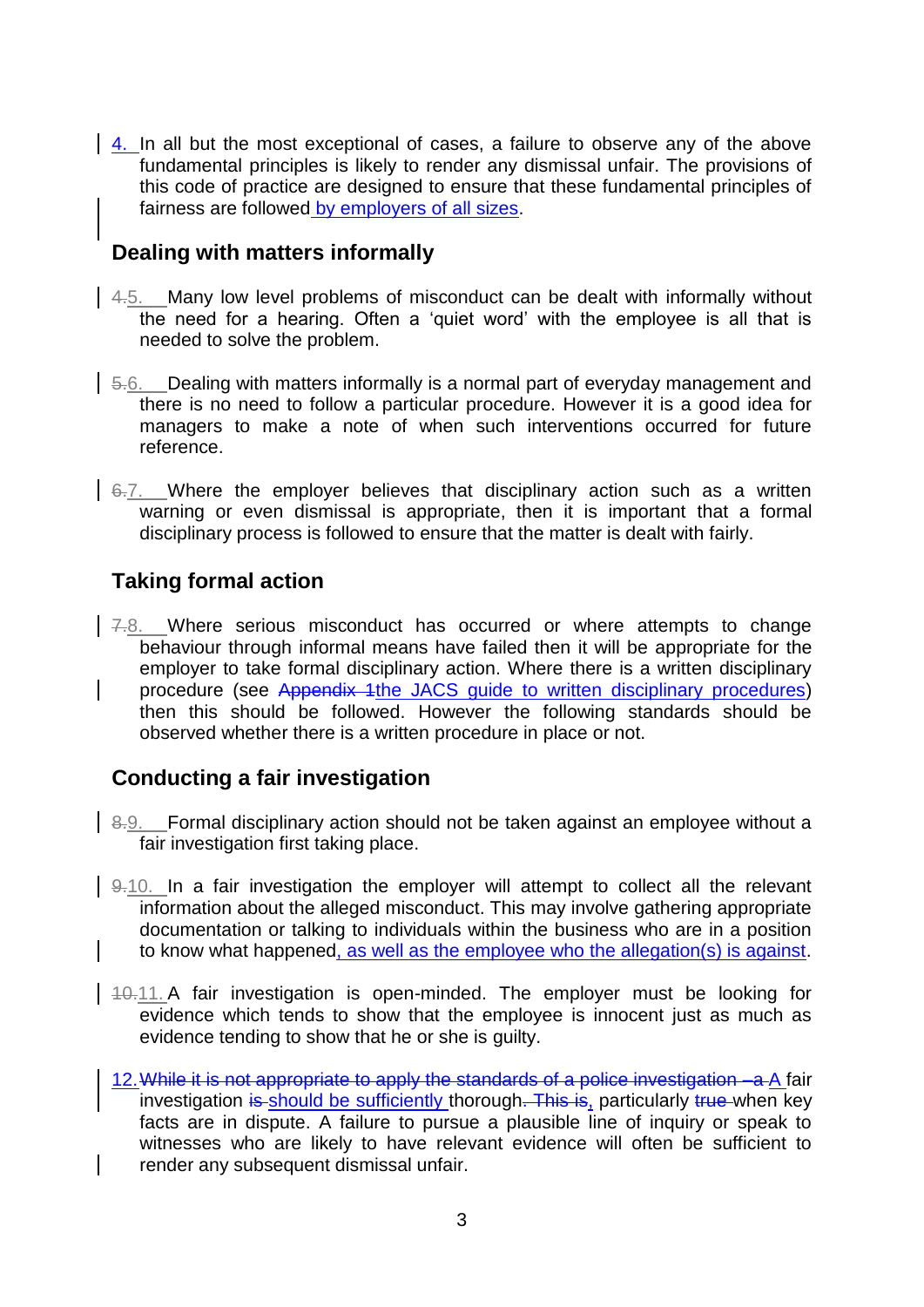# **Arranging a disciplinary hearing**

- 14.13. When the investigation has been completed, the employer needs to decide whether there is sufficient evidence to hold a disciplinary hearing.
- 12.14. Where a hearing is to be held, the employee should be given adequate notice to enable him or her to prepare and find a representative. The law governing the right to a representative is explained in the JACS guide to the right to be represented. In straightforward cases, notice of one or two days may well be appropriate. However the more complicated the allegations, and the more detailed the evidence, the longer an employee will need to get ready for the hearing.
- $\frac{13.15}{13.15}$ . The hearing will usually be held in the employer's offices or some other suitable location. The hearing should be conducted in private, away from other employees if possible.
- $\vert$  44.16. Prior to the hearing, the employee should be given a copy of the results of the investigation and an opportunity to examine the evidence that the employer has gathered.

## **Conducting a fair hearing**

- $15.17$ . A fair hearing is one with no prejudged outcome. Whoever conducts the hearing must do so with an open mind. Wherever possible the hearing should not be conducted by the same person who conducted the investigation. Where the size of the employer means that this is not practicable then the employer needs to be especially careful to maintain an open mind.
	- 16.18. At the outset of the hearing the employer should explain the purpose of the meeting hearing and the details of the allegation that have been made.
- $\frac{17.19}{17.19}$ . The evidence that has been gathered in the investigation should then be examined and the employee invited to comment on any aspect of it.
	- 18.20. There is no requirement for live witnesses to be brought into the hearing in person. It is usually sufficient for witness statements to be presented and discussed. However where live witnesses are invited to attend the hearing in person, the employee should be allowed to put questions to them about their evidence.
	- 19.21. The meeting hearing must be conducted in a way which allows the employee to explain his or her side of the story. While it is appropriate tolf the employer asks further questions of the employee during the hearing, these questions should genuinely be aimed at discovering the employee's version of events rather than simply catching him or her out.
	- 20.22. The employee should be given the opportunity to be represented at the hearing by an appropriate representative. The law governing the right to a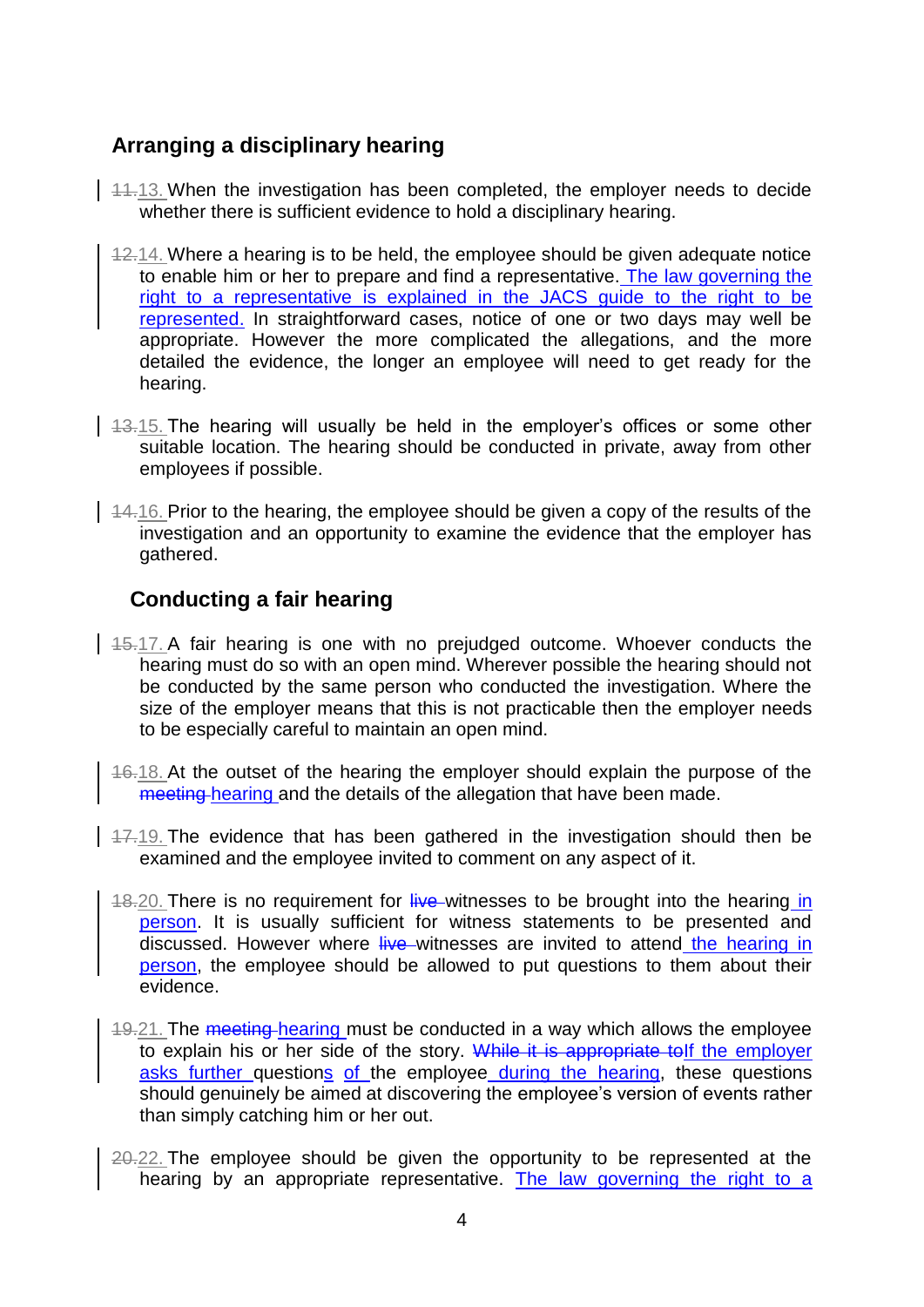representative There is a law governing this right which is explained in Appendix 2JACS guidance.

23.The employer should make a written note or minute of the hearing which should be agreed by all parties who were present at the hearing.

# **Making a decision**

- 21.24. Once the evidence has been heard, the person conducting the disciplinary hearing should adjourn the hearing to consider what findings to make and what, if any, action to take. This involves reaching a conclusion as to what has happened and the extent to which this constitutes misconduct.
- 22.25. Before deciding what action to take, the employer should consider all the surrounding circumstances including whether there are any 'mitigating particular circumstances or other facts that should be taken into account. These are factors which may make the conduct less serious. They may include the personal circumstances of the employee or the way in which the employee has been managed in the past.
- 23.26. Although the results of the disciplinary hearing may be explained orally, they should always be followed up in writing.
- 24.27. The employer should set out the findings that were made and whether any disciplinary action is to be taken.
- 28. Disciplinary action will normally take the form of a warning or a decision to dismiss. Employers should be aware that sanctions such as demotion, suspension without pay or a financial penalty will only be appropriate where they are specifically provided for in the contract of employmentmay be offered instead of dismissal.

### **Warnings**

- 25.29. In most cases where the employer finds that misconduct has occurred, it will be appropriate to issue a written warning to the employee.
- 26.30. A warning should identify the misconduct that has been found to have taken place and warn that further misconduct on the employee's part will lead to further action.
- 27.31. A warning should be time-limited. Typically a written warning will last for either six months or  $a$ -one year and should be kept on the employee's personal file for that period.
- 28.32. Once that time period has expired then the warning should be disregarded in any future disciplinary proceedings and removed from the employee's personal file.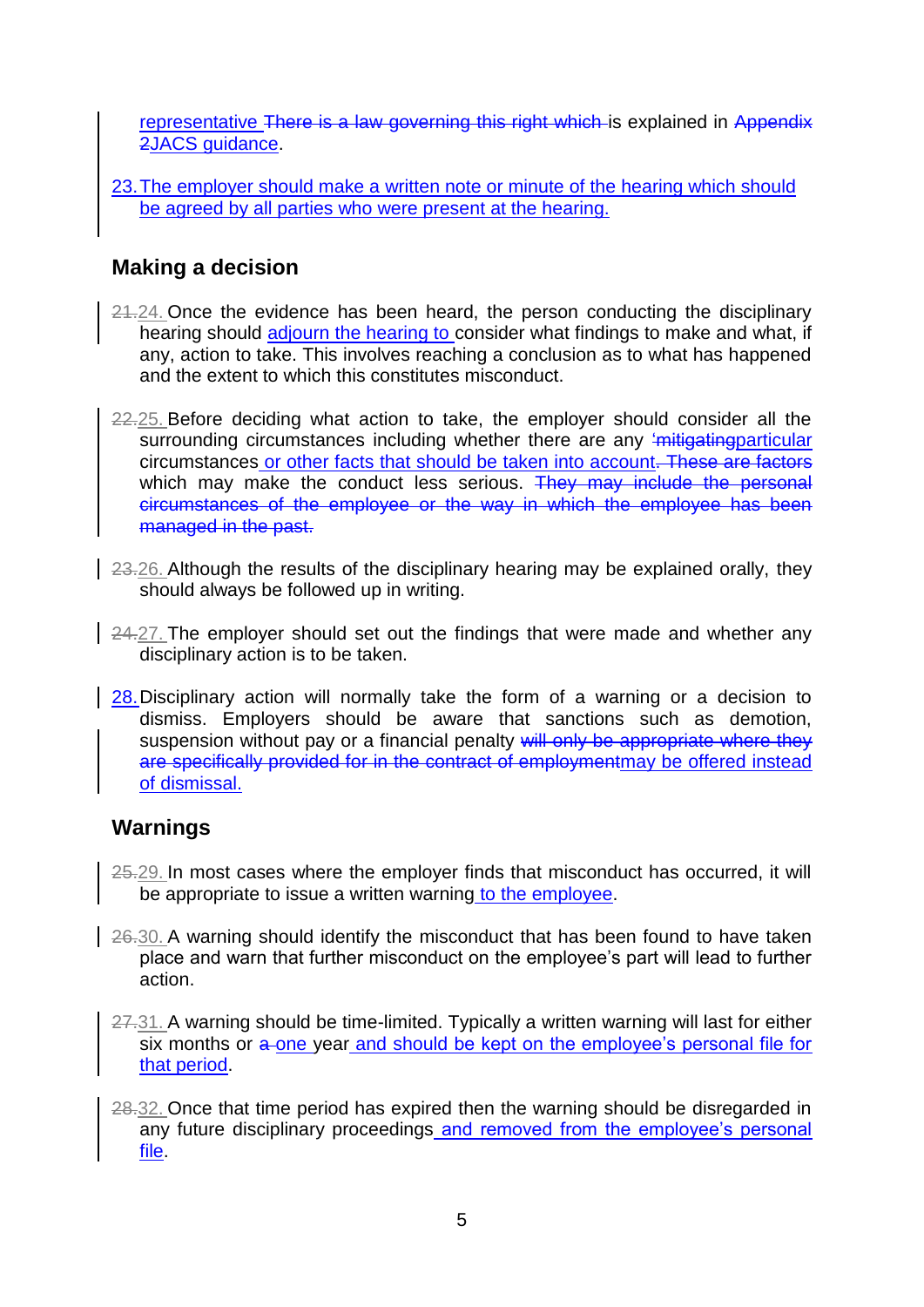- 29.33. Where further misconduct is found to have taken place within the period specified in the warning, then it will usually be appropriate to impose a 'final written warning'. A final written warning may also be imposed for a first offence if the conduct is sufficiently serious to warrant it.
- 30.34. A final written warning should identify the misconduct and warn that further misconduct will lead to dismissal.
- $\frac{34.35}{ }$  A final written warning should also be time limited and should not normally last for longer than 12 months.
- 32.36. It will usually be fair to dismiss (with notice) an employee who has an active final written warning in place and who then commits an act of further misconduct even if that misconduct would not justify dismissal on its own.

#### **Gross misconduct**

- 33.37. Where an employee commits an act of gross misconduct then it will usually be fair to dismiss him or her without notice even if no previous instances of misconduct have occurred.
- 34.38. However, even in cases of gross misconduct, the employer should still follow a fair procedure. Indeed, the fact that the employee is accused of gross misconduct makes it even more important that the principles of reasonableness outlined in paragraph 3 of this code of practice are adhered to.
- 35.39. Gross misconduct is an act of misconduct which is so serious that it can be said to fundamentally undermine the trust and confidence that should underpin the employment relationship. Examples are:
	- Theft and dishonesty
	- Violent or threatening behaviour
	- A refusal to obey the employer's reasonable instructions
	- Serious bullying or harassing of colleagues
	- Working while under the influence of drink or drugs
	- Operating a business in competition with the employer
- 36.40. This is not an exhaustive list. The emplover's disciplinary rules and procedures may set out further examples particular to the business concerned. Ultimately whether conduct amounts to gross misconduct is a matter which depends on a wide range of circumstances and needs to be judged on a case by case basis.

### **The right to be represented**

37.41. An employee has a right under Part 7A of the Employment Law to be represented at a disciplinary hearing by either a colleague or a trade union official. Full details of the right and how it applies are are set out in Appendix 2are explained in JACS guidance.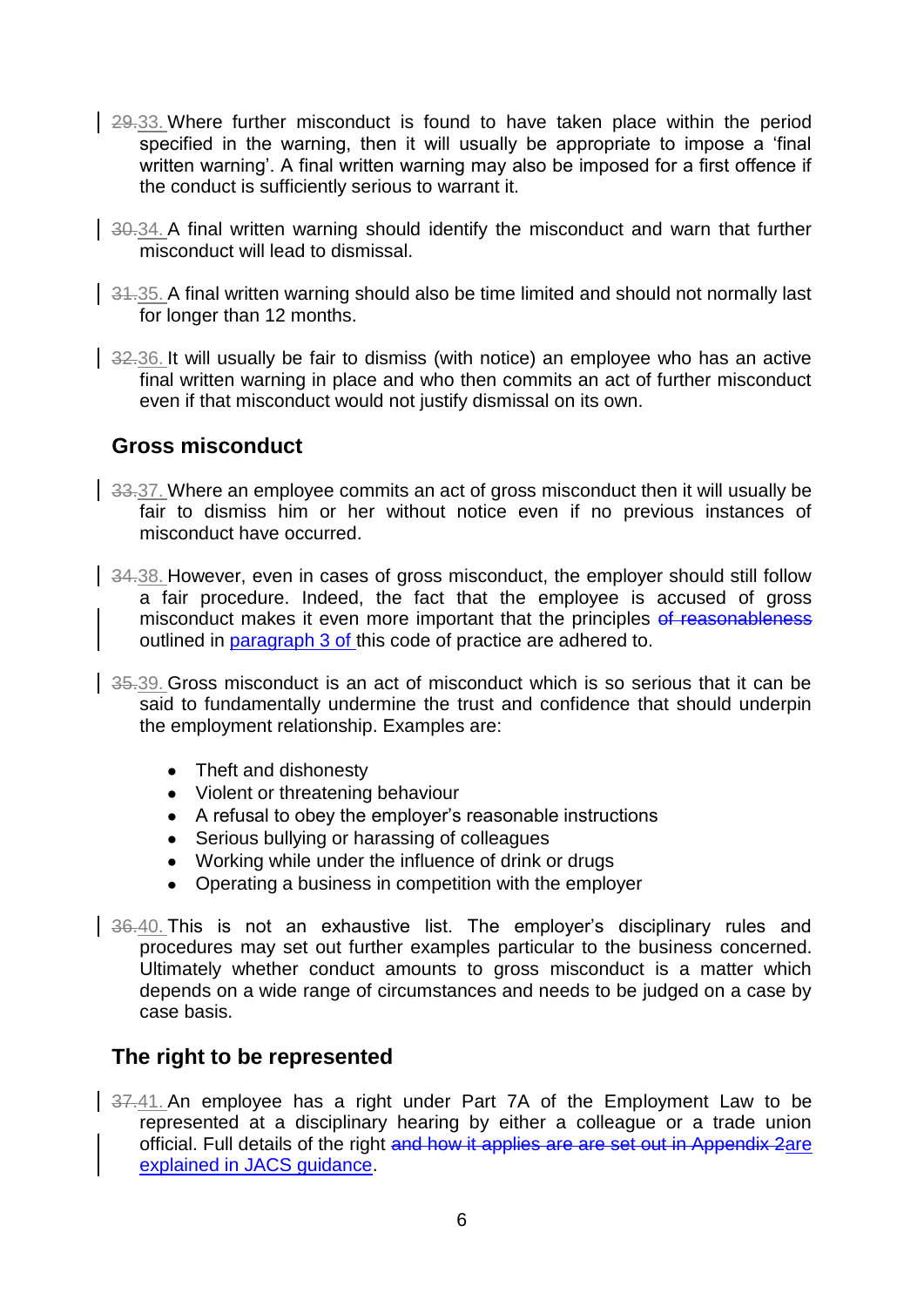38.42. From the point of view of reasonableness, the right to be represented is essential in allowing the employee to state his or her case. The representative must be allowed to make representations to the employer and to confer with the employee. On the other hand, the representative should not answer questions put directly to the employee – although he or she may make representations about them.

# **The right to appeal**

- $\frac{39.43}{10.43}$ . An employee who has been subject to disciplinary action should be given the right to appeal against the decision.
- $\vert$  40.44. Where the size of the employer permits this, the appeal should be conducted by a more senior level of manager than presided over the disciplinary hearing and who has not previously been involved in the case.
- 41.45. In smaller employers this will not be possible, but an appeal should still be offered so that the employer has a chance to reconsider the action that has been taken and listen to any fresh arguments that may be presented.
- 42.46. An appeal should essentially abide by the same principles of fairness as a disciplinary hearing – including the right of the employee to be represented. It may amount to a complete rehearing of the case, but it is also acceptable to focus on particular grounds of appeal raised by the employee.

# **Part 2: Dealing with grievances**

# **Raising a Grievance**

- $\frac{43.47}{4}$ . A grievance is a complaint raised by an employee about the way in which he or she is being treated by the employer. A reasonable employer will seek to deal fairly with grievances raised by an employee.
- 44.48. An employee who has a grievance should seek to resolve the matter informally wherever possible by discussing the issue with his or her manager. An employer should encourage employees who are unhappy to raise this with them at an early stage rather than allow problems to grow and fester.
- 45.49. Where the employee believes that an informal resolution is not possible then he or she should put the grievance in writing and give that to the appropriate manager. The grievance should be clearly and concisely stated and should set out what action the employee wants the employer to take in response.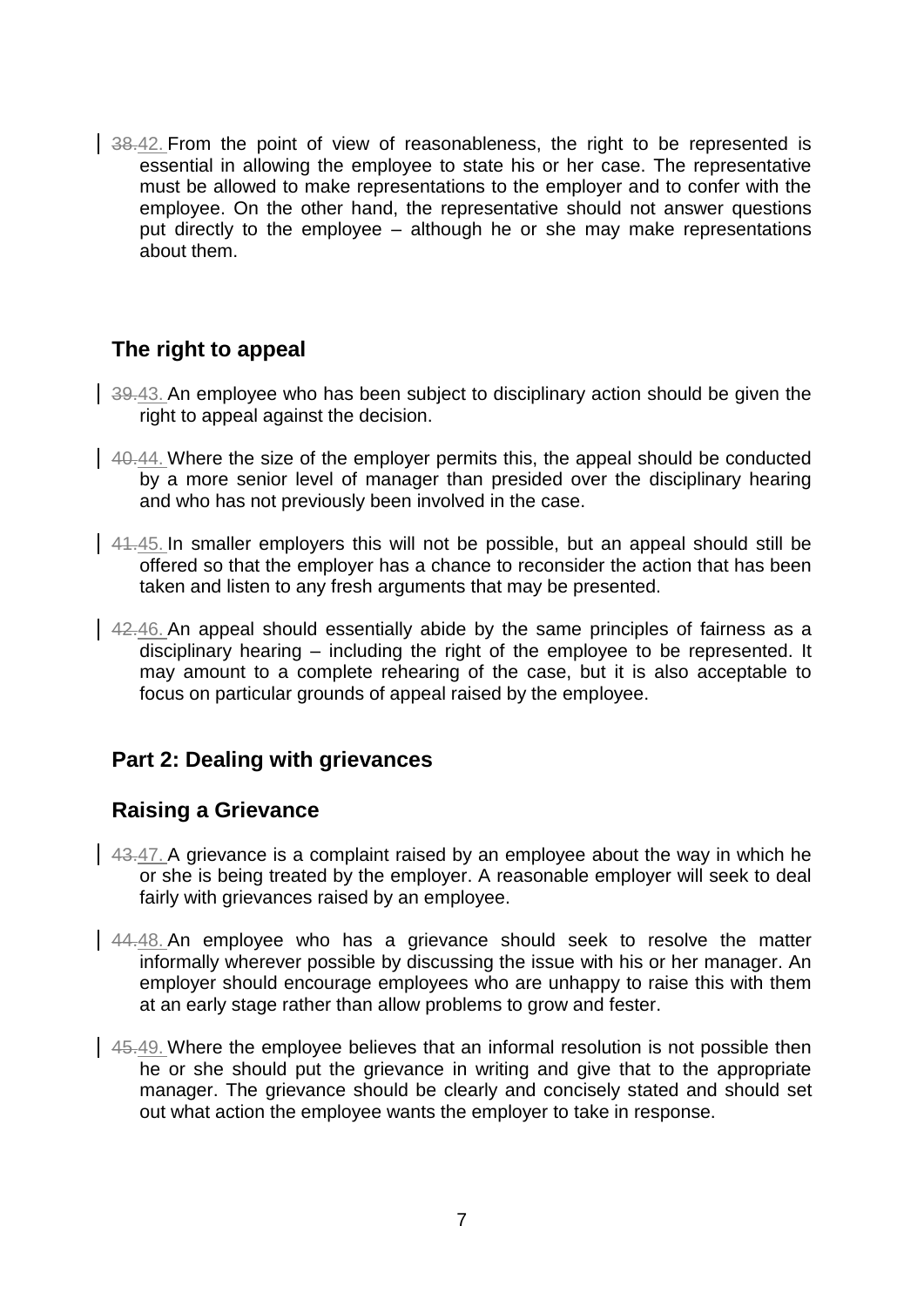- $\frac{46.50}{2}$  On receiving the grievance the employer should organise a meeting-hearing with the employee to discuss his or her concerns. This should be arranged as quickly as possible and take place at a reasonable time and place.
	- 47.51. The employee has the right to be represented in this meeting hearing in the same way and on the same basis as in the case of a disciplinary meetinghearing.

#### **Conducting a grievance hearing**

- 48.52. At the meetinghearing, the employee should be asked to put forward his or  $\overline{h}$  her complaint. This may be done by the representative on the employee's behalf, although the employee should be prepared to answer direct questions from the employer.
- 49.53. It may become clear during the meeting hearing that an investigation is needed to discover what has actually happened. In such a case, the meeting hearing should be adjourned and an investigation should then take place.
- 50.54. Ideally the investigation will be carried out by a manager who will not be conducting the grievance hearing itself, but this is less important in the case of a grievance hearing than it is in relation to a disciplinary matter. In smaller employers especially, the investigation will often be carried out by the same manager who will eventually conduct the hearing.
- $\frac{1}{2}$  54.55. When the investigation is concluded, the grievance hearing can be reconvened.
- 52.56. If the grievance is upheld, the employer will need to decide what action to take. This can be as simple as offering an apology to the employee or it may involve reversing a decision or agreeing to changes in working practices.
- $\frac{53.57}{ }$ . If the grievance is rejected, this should be clearly explained to the employee along with the basis for the decision. While this may be done orally, it should also be confirmed in writing. The employee should also be informed that he or she has the right to appeal

### **The right to appeal**

- 54.58. As with a disciplinary matter, an employee who is not happy with the outcome of a grievance may appeal.
- $\vert$  55.59. At the appeal, the employee should explain why he or she was not happy with the outcome of the original grievance.
- 56.60. The manager conducting the appeal should consider carefully the points made by the employee before reaching a decision.
- 57.61. When a decision has been reached this should be communicated to the employee and confirmed in writing. The letter to the employee should indicate that the decision is now final.